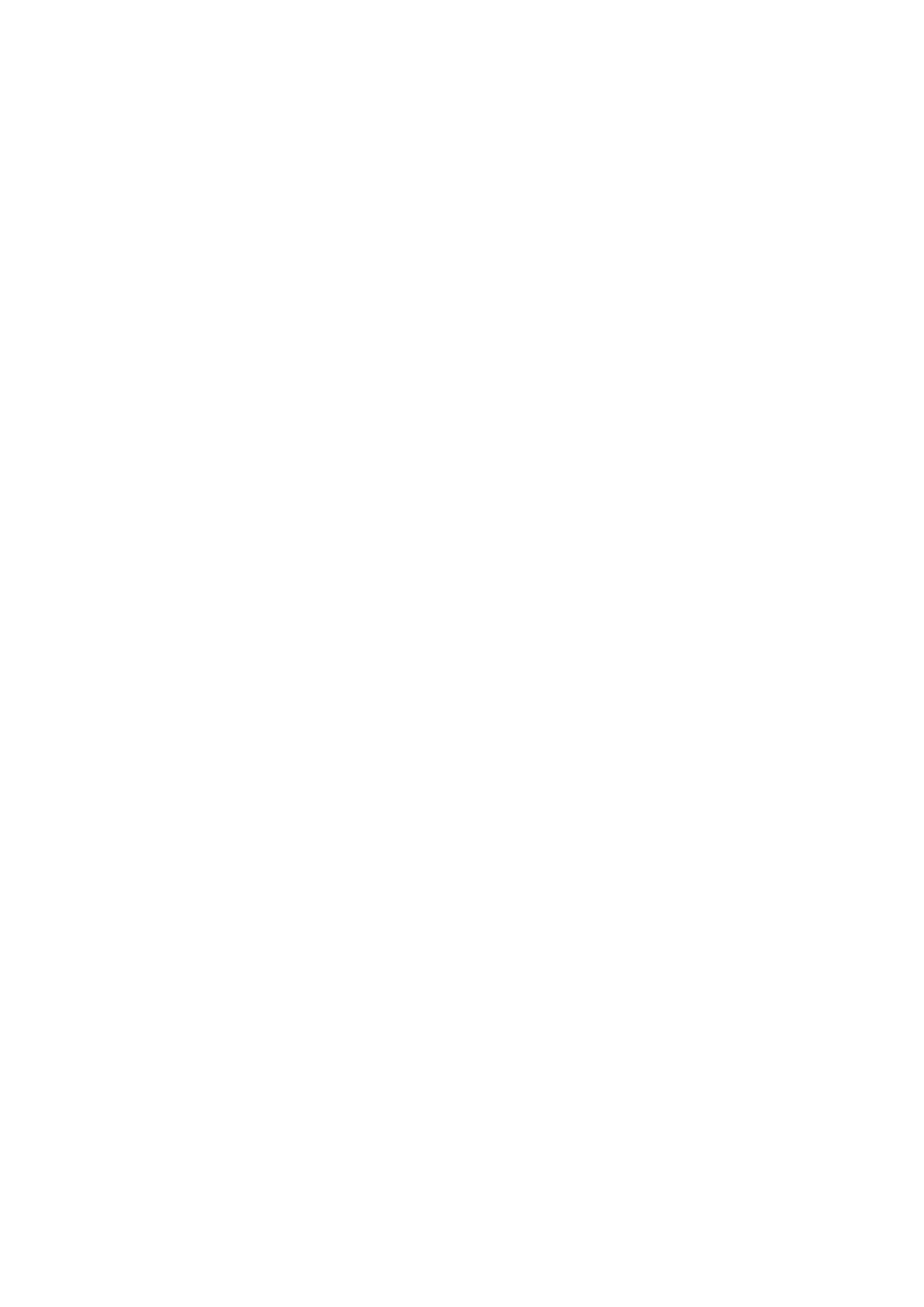# Louvre Airflow Test 421/L.050.00

**Carried out for:**

**nv RENSON Sunprotection-Projects sa** Maalbeekstraat 6 8790 Waregem Belgium

- Contract: **Final Report 60554/2**
- Date: **27 November 2018**
- Issued by: **BSRIA Limited** Old Bracknell Lane West, Bracknell, Berkshire RG12 7AH UK
- Telephone: +44 (0)1344 465600
- Fax: +44 (0)1344 465626

E: bsria@bsria.co.uk W: [www.bsria.co.uk](http://www.bsria.co.uk/)

| Compiled by:                     | Approved by:                          |  |  |
|----------------------------------|---------------------------------------|--|--|
| <b>Name:</b> Andrew Freeth       | <b>Name: Mark Roper</b>               |  |  |
| Senior Test Engineer<br>l Title: | <b>Title:</b> Principal Test Engineer |  |  |

#### *DISCLAIMER*

*This report must not be reproduced except in full without the written approval of an executive director of BSRIA. It is only intended to be used within the context described in the text.*

*This report has been prepared by BSRIA Limited, with reasonable skill, care and diligence in accordance with BSRIA's Quality Assurance and within the scope of our Terms and Conditions of Business.*

*This report is confidential to the client and we accept no responsibility of whatsoever nature to third parties to whom this report, or any part thereof, is made known. Any such party relies on the report at its own risk.*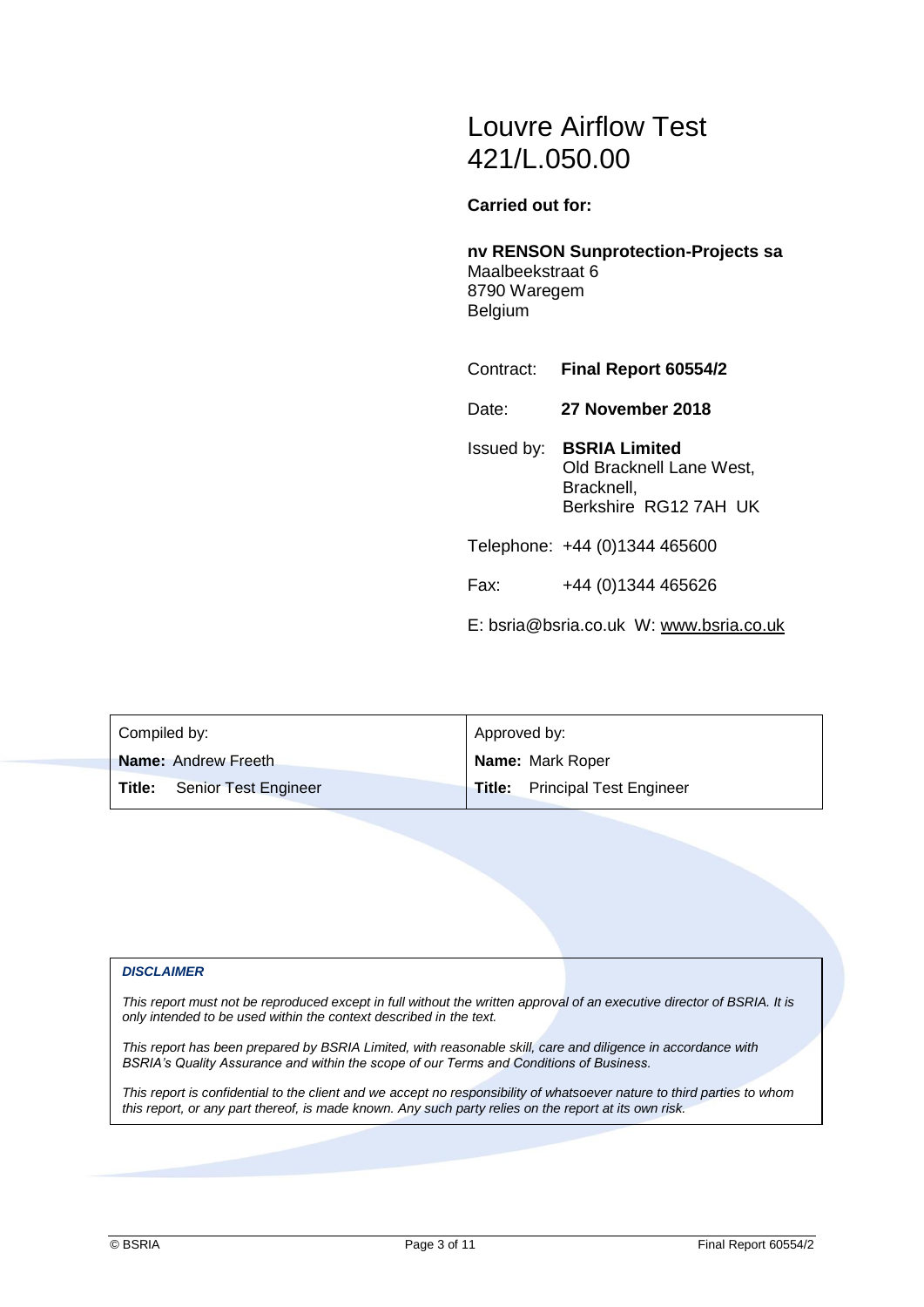# **CONTENTS**

| $1 \quad \blacksquare$ |                                |  |  |
|------------------------|--------------------------------|--|--|
|                        |                                |  |  |
| 2                      |                                |  |  |
|                        | 2.1<br>2.2 <sub>2</sub><br>2.3 |  |  |
| 3                      |                                |  |  |
|                        | $\overline{3}$ 1<br>3.3        |  |  |

## **APPENDICES**

# **FIGURES**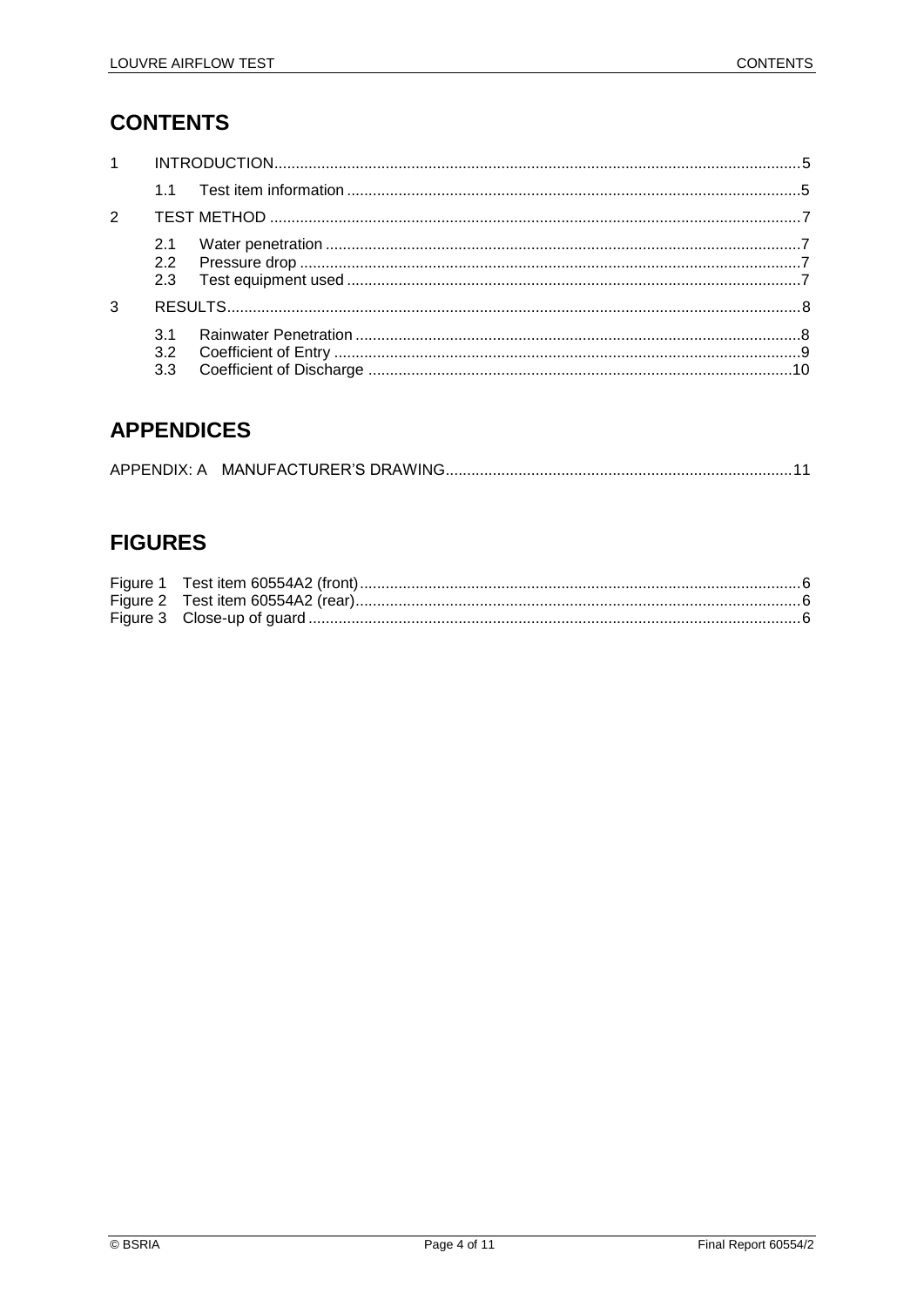# <span id="page-4-0"></span>**1 INTRODUCTION**

This report concerns tests conducted on a louvre to determine the Pressure Drop versus Airflow Curve, with the associated Coefficient of Entry and Discharge using the test methods contained within EN 13030:2001. The work was commissioned by nv RENSON Sunprotection-Projects sa, and was carried out at BSRIA North, Preston on 10 – 13 October 2017.

#### **Items received for test**

| <b>Test Item</b> | <b>BSRIA ID</b> |  |
|------------------|-----------------|--|
| 421/L.050.00     | 60554A2         |  |

#### <span id="page-4-1"></span>**1.1 TEST ITEM INFORMATION**

| <b>Contract</b>          | 60554           |                                     |
|--------------------------|-----------------|-------------------------------------|
| <b>Date</b>              | $9 - 10 - 17$   |                                     |
| <b>Manufacturer</b>      |                 | nv RENSON Sunprotection-Projects sa |
| <b>Louvre Model</b>      |                 | 421/L.050.00                        |
| <b>Material</b>          | Aluminium       |                                     |
| <b>Painted</b>           | No              |                                     |
| <b>Core Area Height</b>  | 970 mm          |                                     |
| <b>Core Area Width</b>   | 980 mm          |                                     |
| <b>Blade Pack Depth</b>  | 41 mm           |                                     |
| <b>Frame Depth</b>       | 50 mm           |                                     |
| No. of Blades            | 19              |                                     |
| <b>Blade Pitch</b>       | 50 mm           |                                     |
| <b>Blade Angle</b>       | 45° approx.     |                                     |
| No. of Banks             | 1               |                                     |
| <b>Guard Type</b>        | Insect          |                                     |
| <b>Guard Spacing</b>     | $10 \text{ mm}$ |                                     |
| <b>Side Channels</b>     | <b>No</b>       |                                     |
| <b>Water Drip Tray</b>   | Yes             |                                     |
| <b>Blade Orientation</b> | Horizontal      |                                     |

**Note:** Weather louvre core area - product of the minimum height H and minimum width W of the front opening in the weather louvre assembly with the louvre blades removed Blade Pack Depth refers to the distance from front of first bank to rear of last bank.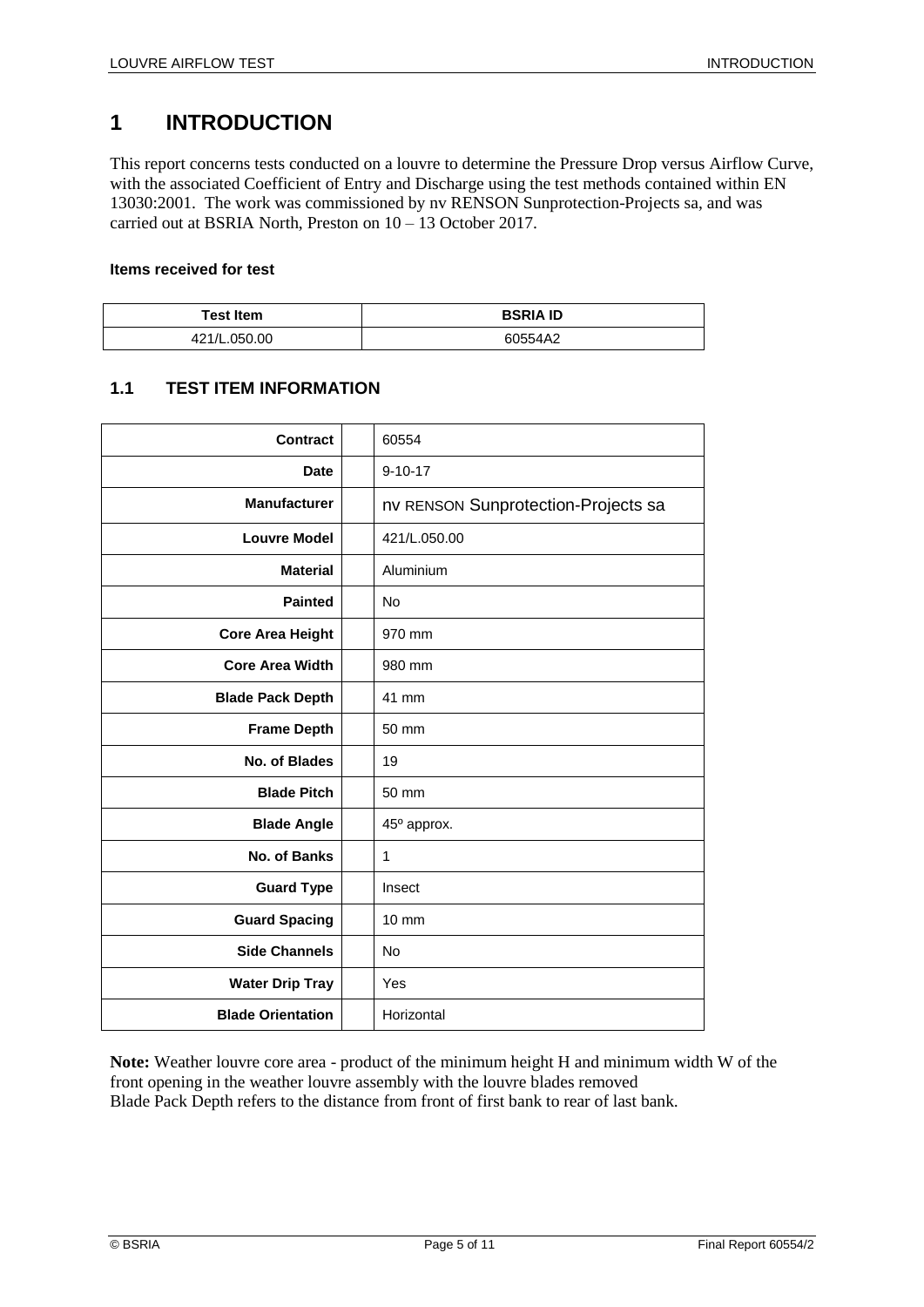

**Figure 3 Close-up of guard**

<span id="page-5-2"></span>

#### <span id="page-5-1"></span><span id="page-5-0"></span>**Figure 1 Test item 60554A2 (front) Figure 2 Test item 60554A2 (rear)**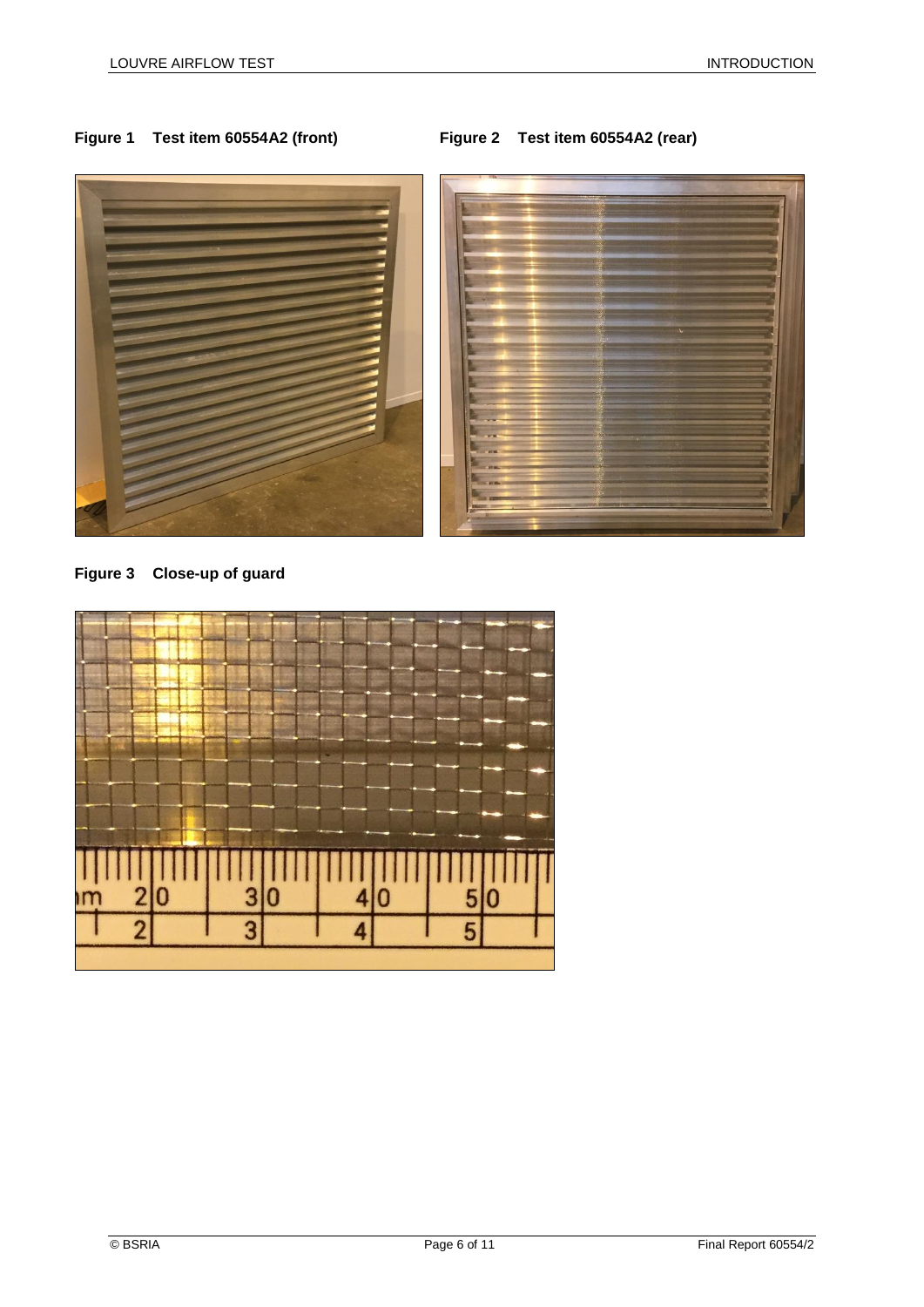# <span id="page-6-0"></span>**2 TEST METHOD**

A schematic representation of the rig used during testing



#### <span id="page-6-1"></span>**2.1 WATER PENETRATION**

The weather louvre is subjected to fan driven wind at a speed of 13 m/s and water sprayed as rainfall at a rate of 75 l/h. In addition to the simulated wind and rain, air is drawn through the louvre at various set velocities (0, 0.5, 1.0, 1.5, 2.0, 2.5, 3.0 and 3.5 m/s).

Each test is preceded by a suitable 'pre-test' soak which is typically around 30 minutes. Each test is run until the results become stable, and in any case, for a minimum of 30 minutes.

The penetrated water is collected in the collection duct and is measured and recorded against time elapsed.

A range of measurements are taken to give the characteristic curve for the test louvre.

#### <span id="page-6-2"></span>**2.2 PRESSURE DROP**

For this test, the Aerodynamic Measuring Section (AMS) is separated from the main rig. The louvre is then mounted in the upstream opening of the AMS.

Pressure tappings in the plenum walls of the AMS allow measurement of the static pressure within the plenum during testing. The airflow volume is calculated from the differential pressure at the measuring cones. The plenum has a set of settling screens within to produce even flow through the cones and therefore gives an accurate reading of the total volume.

By adjusting the fan speed, the total airflow through the system varies and therefore changes the pressure on the louvre under test. A range of measurements are taken to give the characteristic curve for the test louvre.

| <b>Test equipment</b>    | <b>BSRIA ID</b> | <b>Calibration Expiry Date</b> |
|--------------------------|-----------------|--------------------------------|
| Water supply measurement | 352             | $24 - 4 - 18$                  |
| Rain measuring system    | 353             | $24 - 4 - 18$                  |
| Airflow cones            | 364             | $7 - 1 - 19$                   |
| Micromanometer           | 1600            | $24 - 6 - 18$                  |
| Micromanometer           | 1601            | $24 - 6 - 18$                  |
| Scales (water)           | 1599            | $20 - 6 - 18$                  |
| Flow meter               | 1533            | $9 - 6 - 18$                   |

#### <span id="page-6-3"></span>**2.3 TEST EQUIPMENT USED**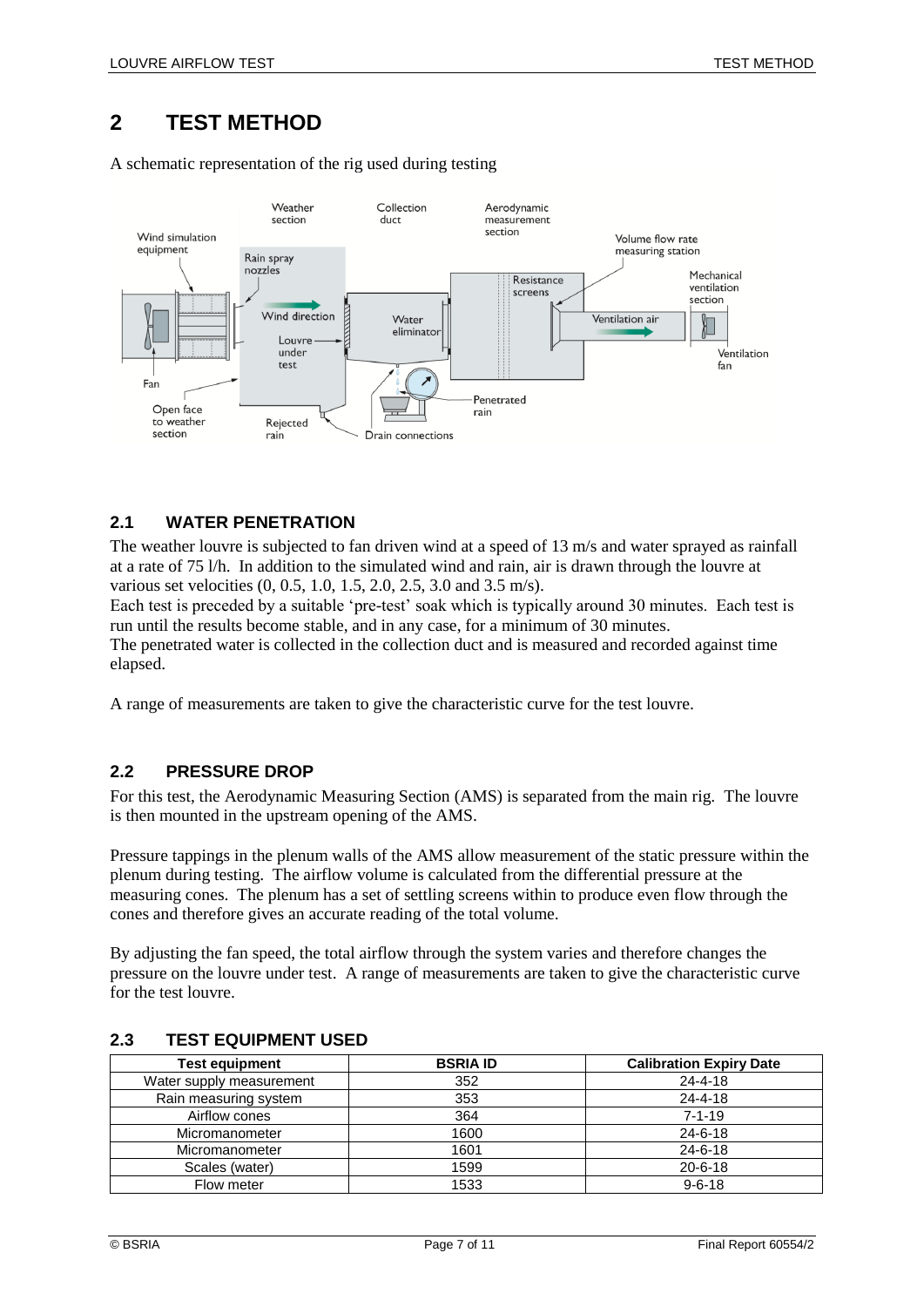#### <span id="page-7-1"></span><span id="page-7-0"></span>**3.1 RAINWATER PENETRATION**

MANUFACTURER nv RENSON Sunprotection-Projects sa Date 10/10/2017 MODEL Contract 60554 421/L.050.00

|                    |      |       | louvre height 970 mm            |        |  |
|--------------------|------|-------|---------------------------------|--------|--|
| Simulated rainfall | 75.  | mm/hr | louvre width                    | 980 mm |  |
| Wind speed         | 13.0 | m/s   | louvre area $0.951 \text{ m}^2$ |        |  |
|                    |      |       |                                 |        |  |

|         | <b>VENTILATION RATE</b> | <b>WATER FLOW RATES</b> |            |               |       |
|---------|-------------------------|-------------------------|------------|---------------|-------|
| Volume  | Velocity                | Supply                  | Penetrated | Effectiveness | Class |
| $m^3/s$ | m/s                     | l/h                     | l/h        |               |       |
|         |                         |                         |            |               |       |
| 0.00    | 0.00                    | 100.2                   | 3.6        | 95.0%         | в     |
| 0.48    | 0.50                    | 100.2                   | 5.5        | 92.2%         | С     |
| 0.95    | 1.00                    | 100.2                   | 7.3        | 89.8%         | С     |
| 1.43    | 1.50                    | 100.2                   | 11.1       | 84.5%         | С     |
| 1.90    | 2.00                    | 100.2                   | 19.6       | 72.6%         | D     |
| 2.38    | 2.50                    | 100.2                   | 30.9       | 56.7%         | D     |
| 2.85    | 3.00                    | 100.2                   | 39.6       | 44.4%         | D     |
| 3.33    | 3.50                    | 100.2                   | 47.3       | 33.7%         | D     |
|         |                         |                         |            |               |       |
|         |                         |                         |            |               |       |

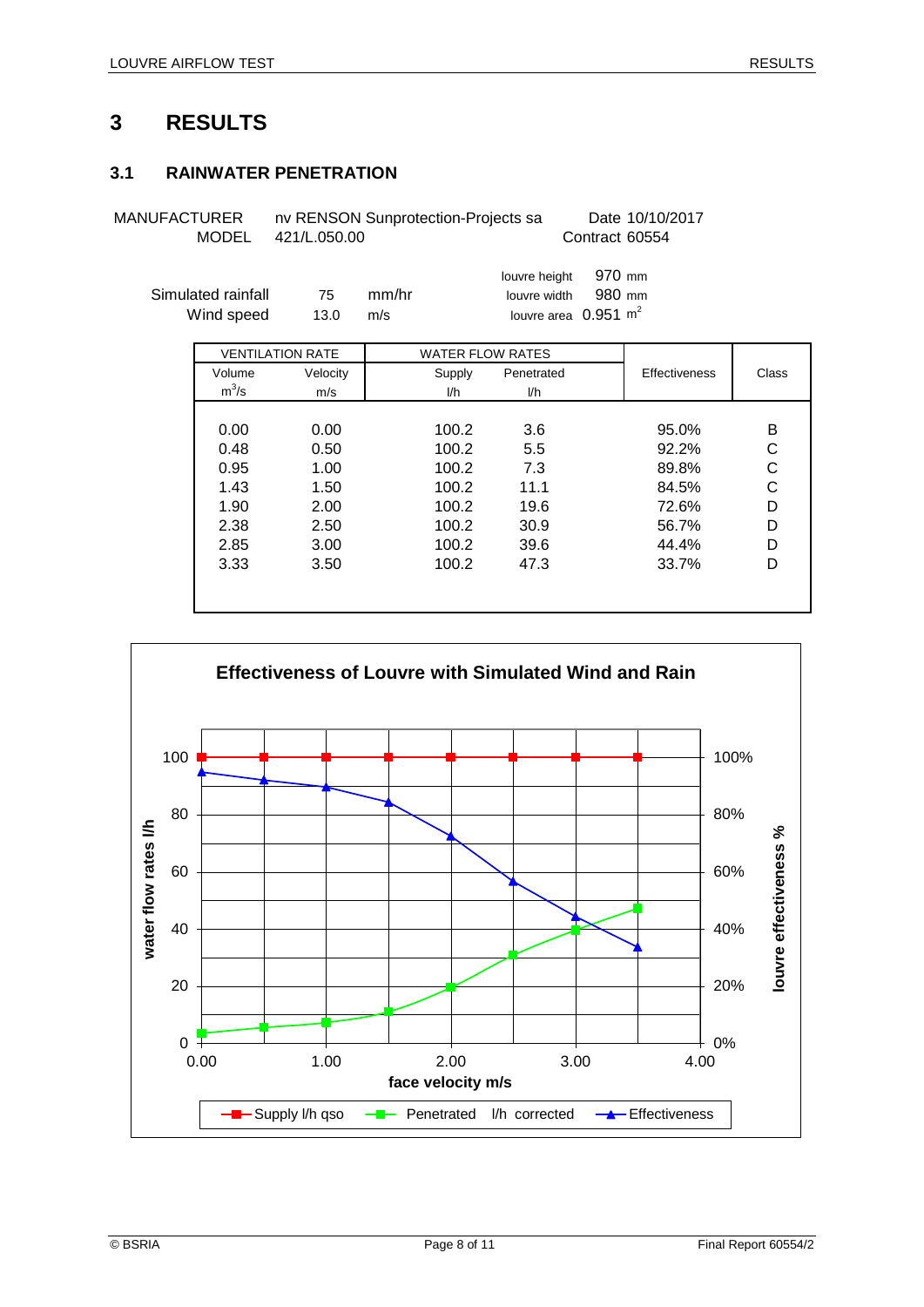#### <span id="page-8-0"></span>**3.2 COEFFICIENT OF ENTRY**

MANUFACTURER nv RENSON Sunprotection-Projects sa Date 13/10/2017 MODEL 421/L.050.00 Contract 60554

| air temperature 15.9 °C            |  | louvre height | 970 mm              |
|------------------------------------|--|---------------|---------------------|
| barometer 1008 mbar                |  | louvre width  | 980 mm              |
| air density $1.210 \text{ kg/m}^3$ |  | louvre area   | $0.951 \text{ m}^2$ |

|           | louvre face velocity | air flow rate |                   |             |
|-----------|----------------------|---------------|-------------------|-------------|
| louvre pd |                      | test          | theoretical       | coefficient |
| Pascals   | m/s                  | $m^3/s$       | $m^3/s$           | $C_{\rm e}$ |
|           |                      |               |                   |             |
| 10.1      | 1.14                 | 1.082         | 3.883             | 0.279       |
| 20.7      | 1.60                 | 1.522         | 5.559             | 0.274       |
| 28.6      | 1.87                 | 1.779         | 6.535             | 0.272       |
| 43.6      | 2.31                 | 2.192         | 8.068             | 0.272       |
| 58.3      | 2.67                 | 2.539         | 9.330             | 0.272       |
| 71.3      | 2.96                 | 2.811         | 10.318            | 0.272       |
| 85.2      | 3.25                 | 3.089         | 11.278            | 0.274       |
| 101.0     | 3.52                 | 3.348         | 12.280            | 0.273       |
| 116.0     | 3.74                 | 3.558         | 13.160            | 0.270       |
| 142.0     | 4.17                 | 3.968         | 14.560            | 0.273       |
|           |                      |               |                   |             |
|           |                      |               | mean $C_{\alpha}$ | 0.273       |
|           |                      |               | $\sim$            | ົ           |



A 'trendline' for the above graph would follow  $y = 8.773x^{2.027}$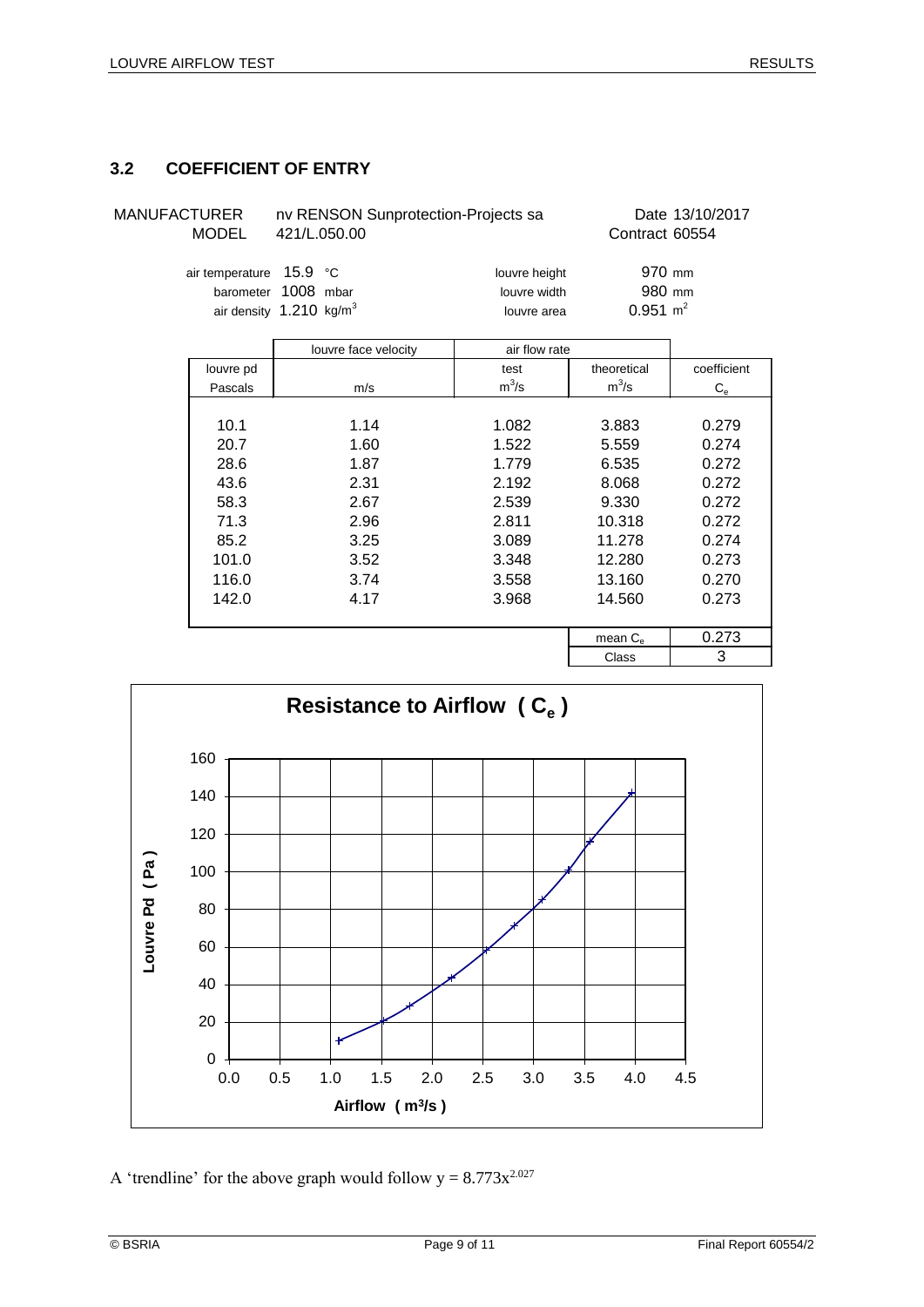### <span id="page-9-0"></span>**3.3 COEFFICIENT OF DISCHARGE**

| MANUFACTURER<br><b>MODEL</b> | nv RENSON Sunprotection-Projects sa<br>421/L.050.00                                   | Date 13/10/2017<br>Contract 60554 |                                         |             |
|------------------------------|---------------------------------------------------------------------------------------|-----------------------------------|-----------------------------------------|-------------|
|                              | air temperature 16.2 °C<br>barometer 1008 mbar<br>air density 1.209 kg/m <sup>3</sup> |                                   | 970 mm<br>980 mm<br>$0.951 \text{ m}^2$ |             |
|                              | louvre face velocity                                                                  | air flow rate                     |                                         |             |
| louvre pd                    |                                                                                       | test                              | theoretical                             | coefficient |
| Pascals                      | m/s                                                                                   | $m^3/s$                           | $m^3/s$                                 | $C_{d}$     |

| Pascals | m/s  | $m^3/s$ | $m^3/s$      | $C_{d}$ |
|---------|------|---------|--------------|---------|
|         |      |         |              |         |
| 10.2    | 1.17 | 1.117   | 3.904        | 0.286   |
| 18.8    | 1.62 | 1.536   | 5.301        | 0.290   |
| 24.8    | 1.86 | 1.771   | 6.088        | 0.291   |
| 36.8    | 2.27 | 2.157   | 7.416        | 0.291   |
| 49.6    | 2.64 | 2.509   | 8.610        | 0.291   |
| 61.7    | 2.95 | 2.801   | 9.603        | 0.292   |
| 75.2    | 3.28 | 3.121   | 10.601       | 0.294   |
| 85.2    | 3.50 | 3.327   | 11.284       | 0.295   |
| 98.5    | 3.75 | 3.565   | 12.133       | 0.294   |
| 124.0   | 4.24 | 4.030   | 13.613       | 0.296   |
|         |      |         |              |         |
|         |      |         | mean $C_{d}$ | 0.292   |
|         |      |         | Class        | 3       |



A 'trendline' for the above graph would follow  $y = 8.1794x^{1.9534}$